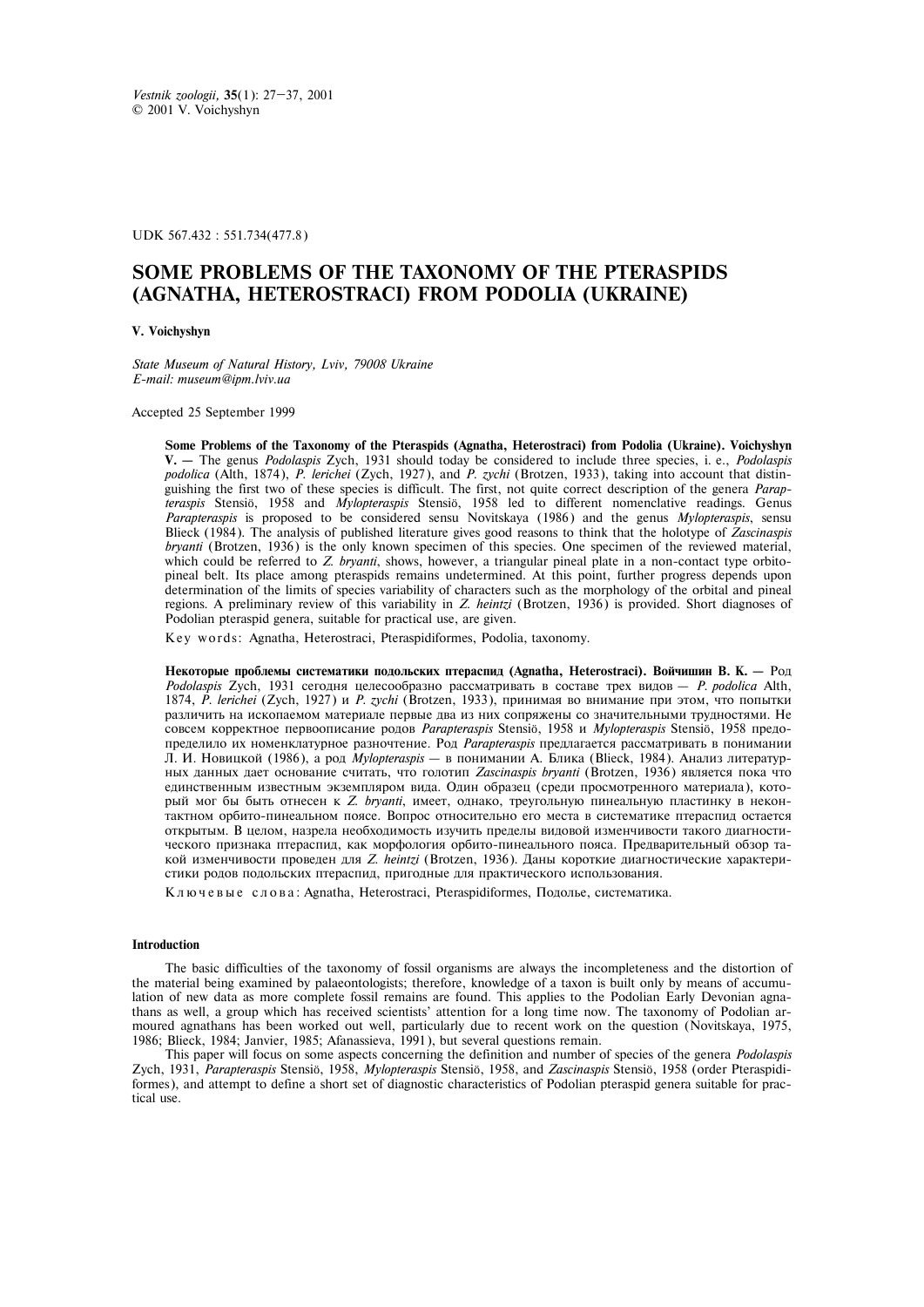

Fig. 1. The main plates of the pteraspid carapace [*Pteraspis* (=*Podolaspis*) *lerichei*, after figure by Brotzen (1933: fig. 9 a, b)]: *R* – rostral; *O* – orbital; *P* – pineal; *D* – dorsal; *Br* – branchial; *C* – cornual; *V* – ventral; *Ds* – dorsal spine.

Рис. 1. Основні пластинки панцира птераспід [*Pteraspis* (= *Podolaspis*) *lerichei*, за зображенням Бротцена (1933: fig. 9 a, b)]:: *R* – ростральна; *O* – орбітальна; *P* – пінеальна; *D* – дорсальна; *Br* – бранхіальна; *C* – корнуальна; *V* – вентральна; *Ds* – дорсальний  $\overline{III}$ ип.

The classification of pteraspids is based mainly on their exoskeletal morphology, because their internal anatomy is fairly uniform and, as is now known, cannot be used for definition of taxa of lower rank (Novitskaya, 1986).

The exoskeleton (armour) of pteraspids consists of paired orbital, branchial, and cornual plates; and unpaired rostral, pineal, dorsal, and ventral plates (fig. 1). Along the body axis on the posterior part of the dorsal plate one can see the groove of the dorsal spine attachment. In addition, there is a group of oral plates between the rostral and ventral plates. Remains of the oral plates are very rare, and they are used as systematic characters only when data are available for comparisons. It should be noted that the same problem occurs with the morphology of the ventral surface of the rostrum, which has been considered in some classifications (Stensiö 1958) as the main diagnostic criterion.

Classification schemes which take into account as many diagnostic characters as possible may be considered to be the most successful. The classification of pteraspids proposed by Novitskaya(1975) meets this requirement. The morphology of the orbito-pineal belt has been considered to be of prime importance in this classification. Other characters used by Novitskaya are the shape of the large plates of the carapace, the morphology of the branchial region, the position of the dorsal spine, characters of the rostral ventral surface, and the general size and proportions of the carapace. More recent reviewers (Blieck, 1984; Voichyshyn, 1999) have shown the significance in this respect of the course of the sensory line system canals as well.

### **Taxonomical assessment**

#### **Genus** *Podolaspis* Zych, 1931

*Podolaspis* is possibly one of the most abundant in specimens among Podolian pteraspid genera. However, if the orbito-pineal region is poorly preserved, some samples of the morphologically similar genus *Parapteraspis* can easily be erroneously attributed to it. In addition, there is no certainty concerning species variability within the genus *Podolaspis* itself.

The generic name *Podolaspis* was introduced by Zych (1931) in the figure legends of a work dealing with the morphology of heterostracans. In particular, the species *Podolaspis rostrata* was constructed by combining previously described varieties *Pteraspis sturi* Alth mut. *rostrata* and *Pteraspis lerichei* Zych mut. *rostrata* (Zych, 1927). Later the former of these varieties was considered (Novitskaya, 1986) to be a partial synonym of *Podolaspis podolica* (Alth, 1874), and the latter as a partial (Brotzen 1933) or complete (Tarlo, 1961; Blieck, 1984; Novitskaya, 1986) synonym of *P. lerichei* (Zych, 1927).

The sample found near Zalishchyky, which, after the figure in Alth's work (1874: pl. I, fig. 5), was designated by Brotzen (1933: 441) as the type specimen, is now considered the lectotype of *P. podolica*. But the lectotype shows virtually none of the features which have been considered (Novitskaya, 1986) as characteristic of *P. podolica*, namely a deep pineal hollow and sharp narrowing of the dorsal shield in the postbranchial region. The medial projection of the posterior margin of the shield, which must be noticeably developed (Brotzen,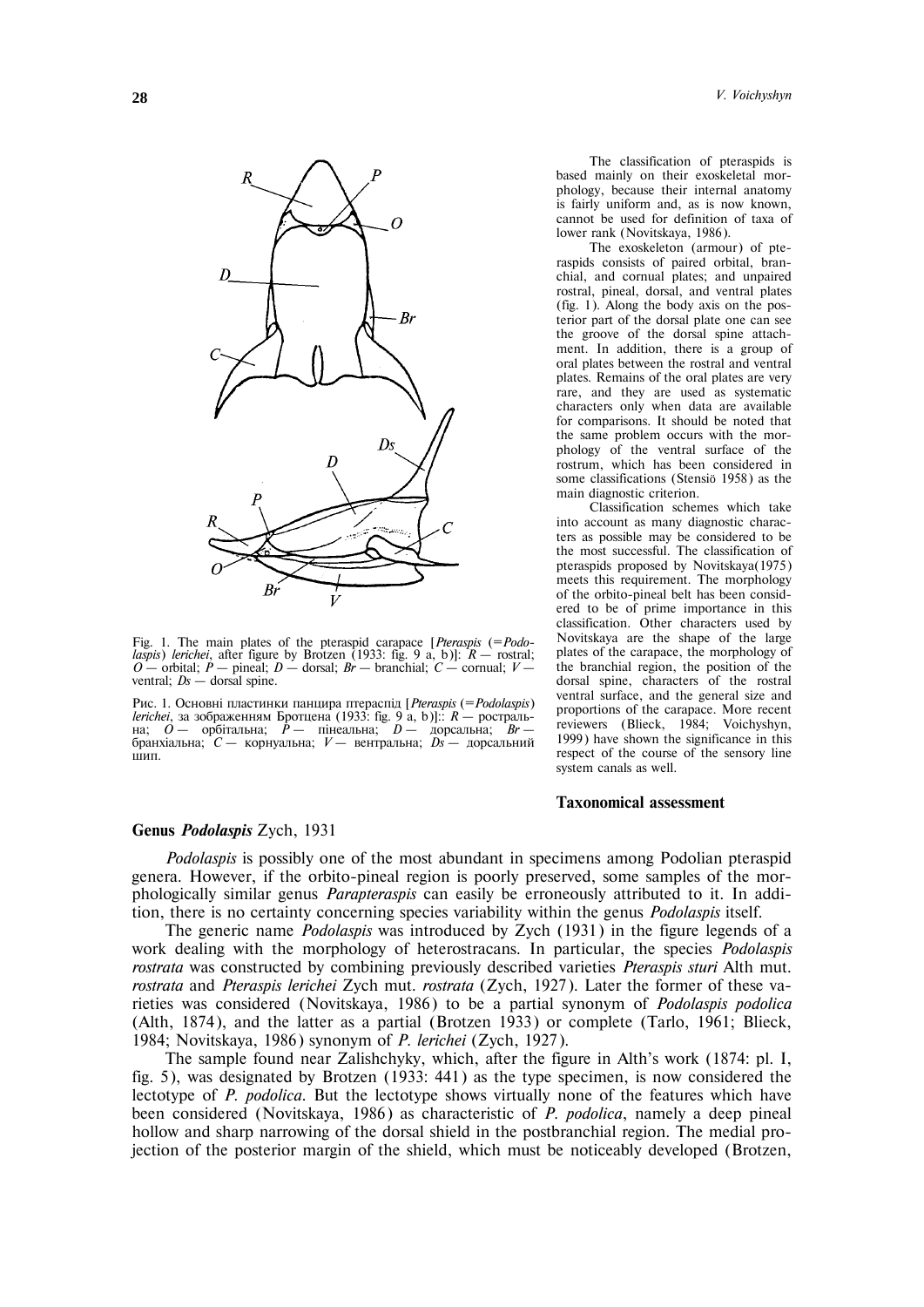1933: fig. 4b; Novitskaya, 1986: text-fig. 32), barely reaches beyond the level of the posterolateral angles of the shield. This feature is clearer in the figure of the same shield in lateral view (Alth, 1874: pl. I, fig. 6a). However, in both views the shield is almost identical to its analogue in *Pteraspis lerichei* as shown by Brotzen (1933: fig. 9a, b). This similarity was noted by Blieck (1984). One can assume that, since the lectotype of *P. podolica* is the mould of a shield of an apparently juvenile individual, the features in question have not reached the adult stage of development. But it could just as well be an adult of *P. lerichei* (for instance, cf. Zych, 1927: pl. II, fig. 7). All other examples of *Pteraspis podolicus sensu* Alth, which are usually regarded as *Podolaspis podolica* (Blieck, 1984; Novitskaya, 1986), and in particular the dorsal shields (Alth, 1874: pl. I, figs.  $7-8$ ,  $9-10$ ), which are nearly rectangular in their posterior outline, bear more resemblance to *P. lerichei* than to *P. podolica* in the present (Novitskaya, 1986) sense. So, the type series of *Podolaspis podolica* as shown by Alth (1874) demonstrates characters which can apply equally to either of these species.

Novitskaya (1986) notes that the study of abundant collected material relating to the genus *Podolaspis* confirms the validity of Zych's (1927) initial differentiation of *Pteraspis sturi* and *P. lerichei* based on the shape of the dorsal plate. It will be recalled that, according to Zych, *P. lerichei* differs from *P. sturi* in having a wider carapace with a straight posterior margin and wide, fin-like cornual plates. It should be noted that the differentiation of Podolian pteraspids in this way ("mutations" in Zych's classification were of subordinate significance) was artificial and, moreover, often depended on the state of preservation of the posterior margin of the carapace (the possibility of deformation having not been taken into account). In some cases Zych was not sure to which taxonomic unit a given specimen should be referred. For instance, a specimen (Zych, 1927: pl. III, fig. 3) which was subsequently cho- sed (Tarlo, 1961) as the lectotype of *Podolaspis lerichei*, was used by Zych as illustrative of both *Pteraspis sturi* mut. *rostrata* (Zych, 1927: 16) and *P. lerichei* mut. *rostrata* (ibid.: 18); but in the plate legends, it was designated as *Pteraspis* sp. mut. *rostrata*. In any case, this is not surprising, because none of Zych's criteria can be observed in the specimen, which is an anterior part of a dorsal carapace. Zych frankly noted in his description of *Pteraspis lerichei* mut. *rostrata* that "rostrum, lateral (= branchial) plates, dorsal process, two ocular (= orbital) plates and medial (= pineal) plate are the same as in *Pt. sturi* mut. *rostrata*" (ibid.: 19). Furthermore, he made note of the "sharp end" of the dorsal shield of *Pteraspis sturi* (unlike that of *Pt. lerichei*), in particular, on the basis of *Poraspis* carapaces (order Cyathaspidiformes), and the dorsal plate (ibid.: pl. II, fig. 6) as well, which scarcely belongs to *Podolaspis*<sup>1</sup> . The same can be said about the "wide flat lateral horns" (cornual plates) which clearly distinguish *Pt. lerichei* (after Zych) from *Pt. sturi*, because poraspids had no cornual plates at all. So, even if one can take "the difference in general shape of dorsal plate and its posterior margin" as specific criteria within *Podolaspis* (Novitskaya, 1986: 78), this hardly applies to Zych's material concerning the genus.

According to Blieck (1984: 43), the difference between these species is slight, consisting of a somewhat wider rostral plate "with ventral preoral surface apparently without posterior medial crest", and undeveloped, claw-shaped cornual plates in *Podolaspis podolica*. Judging by the reconstruction of both species (ibid.: fig.  $41C$ , E), which is based almost entirely on Brotzen's figures (1933: fig. 4 a-b, 9 a-b), the extent of development of the cornual plates and the outline of the posterior margin of the dorsal shield are different. The posterior margin of the shield continues back as a visible projection in *P. podolica*, but in *P. lerichei* it is comparatively smooth. At the same time, in the shape of both the shield (excepting the posterior margin, as has been mentioned above) and the pineal plate, these species are identical. On the contrary, the cornual plates, according to data presented by Novitskaya (1986: textfig. 29, 31, pl. XVI, fig. 1, 5, p. 143, fig. 38 and 39), seem to be more developed in *P. podolica* than in *P. lerichei*. The shape of the cornual plates has also been analyzed from a

-

<sup>1</sup> Brotzen (1933: 445), for instance, did not regard it as a synonym of *Pteraspis* (= *Podolaspis*) *lerichei*. See also Blieck (1984: 34). There is more support for referring this specimen to *"Pteraspis" angustate* Alth, 1874 (Voichyshyn, 1999).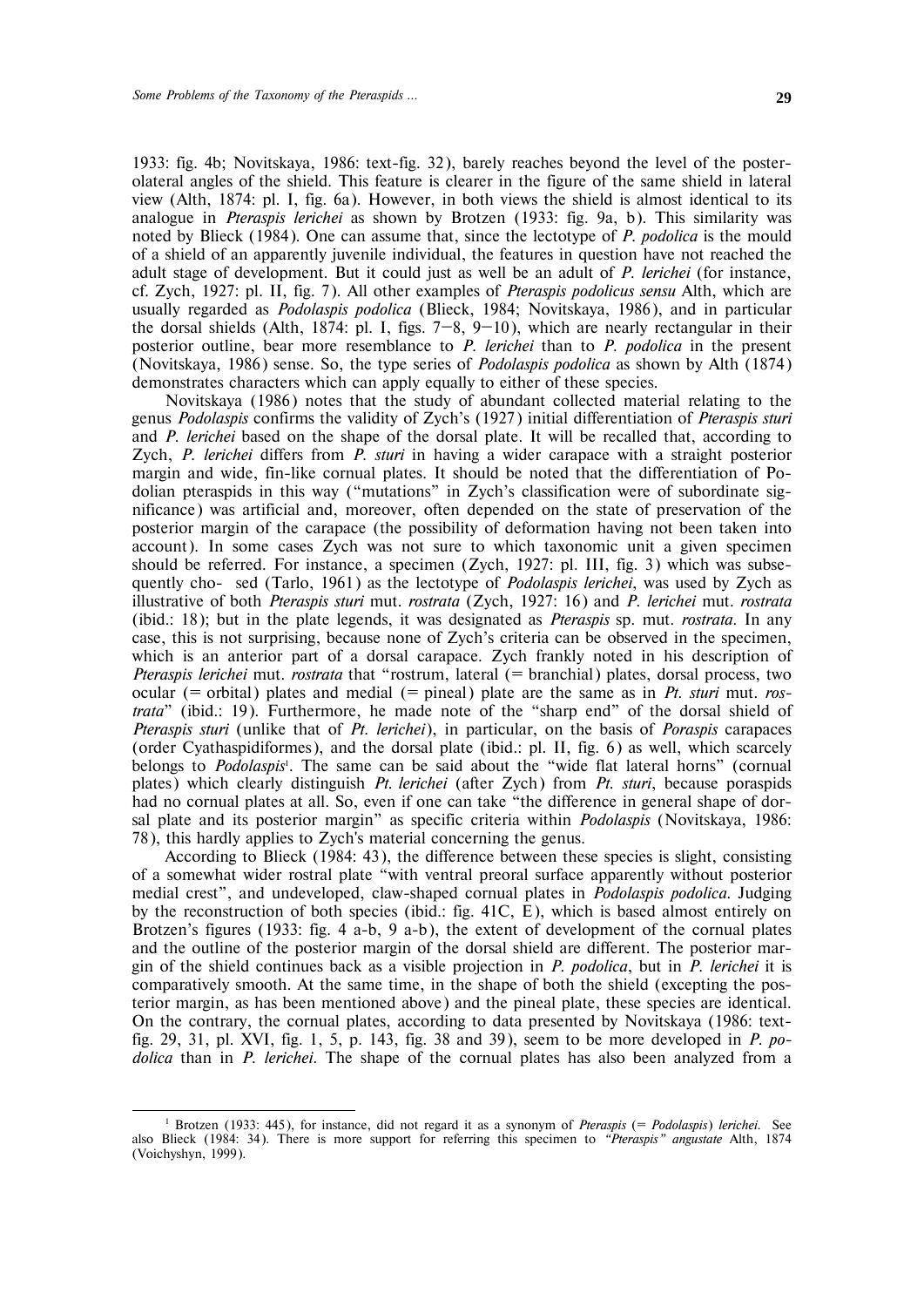similar point of view in one of the papers of Balabai (1960). Blieck (1984: 43, 72) does not exclude the possibility that *P. podolica* is a synonym of *P. lerichei*.

According to Novitskaya (1986), *P. lerichei* differs from *P. podolica* in the shape of both the pineal plate and the dorsal shield. The posterior margin of the pineal plate is rounded in *P. lerichei*, but it forms an angle (in the description, a sharp edge) in *P. podolica*. The dorsal shield of *P. lerichei* is of uniform width, but in *P. podolica* the postbranchial portion is sharply narrowed. Besides, the branchial plates of *P. lerichei*, in contrast with those of *P. podolica*, have no lateral twist (on this point I have no material for comparison). However, in my opinion, some material illustrated by Novitskaya entirely reflects a situation in which distinction of these species is often difficult. Specifically, *P. podolica* (Novitskaya, 1986: 81, text-fig. 31, pl. XVI, fig. 5) quite resembles *P. lerichei* (ibid.: pl. XVI, fig. 2) in the shape of both the dorsal shield and the pineal plate. Both specimens show some postbranchial narrowing of the dorsal plate. The shape of the shield from the juvenile individual illustrated by Zych (1927: pl. II, fig. 7) and considered synonymous with *P. lerichei* (Blieck, 1984: 42; Novitskaya, 1986: 78) has the same character. Obviously the postbranchial narrowing of the shield in juveniles was insignificant, but increased with age (e. g., Novitskaya, 1986: text-fig. 32).

According to my own data, in certain cases a noticeable narrowing of the postbranchial part of the dorsal shield and the projection of its posterior margin are observed in fossil material. Following Novitskaya (1986), one can consider these features as characteristic of *P. podolica*, versus *P. lerichei*. However, the posterior margin of the pineal plate in the same material is a smooth curve, rather than a sharp angle; in this respect, it is practically indistinguishable from the homologous feature in *P. lerichei*.

Balabai's standpoint concerning this question is significant. He noted (Balabai, 1959a: 7) that *Pteraspis* (= *Podolaspis*) *lerichei* "was characterized by considerable variety of both size and shape of separate parts of the dorsal shield", adding moreover that "*Pt. lerichei* could be divided into as many separate species as one wishes. " In his subsequent work (Balabai, 1959b: 88—89) one reads that "*Pt. podolica* Alth from Silurian and *Pt. lerichei* from Podolian Old-Red are identical forms… Therefore, to all appearances, it is expedient to speak about one species." Later, Balabai (1961: 7) writes: "In its morphology (*Pteraspis podolica* Alth) quite resembles Lower Devonian *Pteraspis lerichei* Zych, which differs from it in its red colour only, corresponding to the colour of the surrounding sandstones and shales."

As for other *Podolaspis* species, the basis on which Novitskaya (1986) removed *Podolaspis gracilis* (Stensiö, 1958) from the genus *Parapteraspis* seem to be insufficient. Novitskaya notes a similarity between *P. gracilis* and *P. lerichei*, and takes the wider carapace and lack of preorogonial angles of the former to be distinctions. Preorogonial angles are one element of the morphology of the ventral side of the rostral plate. The characterization of the ventral side of the rostrum with regard to *P. gracilis* was made by Novitskaya (1986) after a species lectotype, in which capacity specimen C1558 of the Naturhistoriska Riksmuseet of Stockholm (NHRM) has been considered. However, this specimen, which has been studied by both Stensiö (1958) and Blieck (1984), could obviously be referred to the genus *Parapteraspis* (Blieck, 1984: fig. 10 A-C). In addition, specimen 3592/47 from the Paleontological Institute RAS of Moscow (PIN), which represents Novitskaya's own material concerning *Podolaspis gracilis* (Novitskaya, 1986: text-fig. 34, pl. XVII, fig. 1) does not exceed the variability within the *podolica-lerichei* group. One can compare it, for example, with the specimen of *P. lerichei* depicted in the same work (ibid.: text-fig. 29, pl. XVI, fig. 3).

Thus, the genus *Podolaspis* should be considered to include three species, viz. *P. podolica*, *P. lerichei*, and *P. zychi* (Brotzen, 1933), taking into account the difficulties in distinguishing between the first two species in fossil material.

## **Genus** *Parapteraspis* Stensiö, 1958

At times, different systematic readings and nomenclatural problems appear as the result of insufficiently accurate descriptions of new taxa. This pertains to some genera and species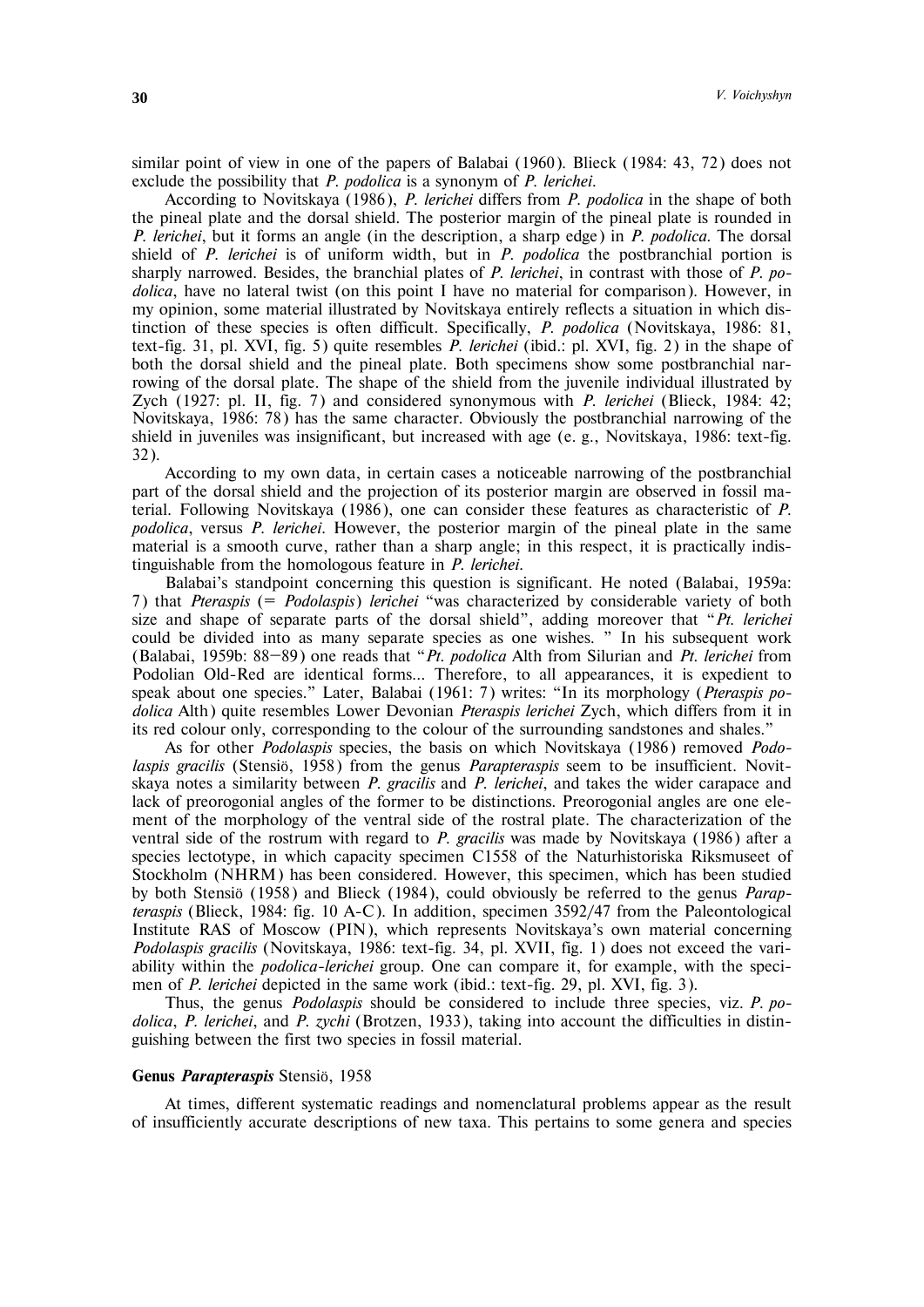constructed by Stensiö (1958) on the basis of Podolian material. In particular, the question of the type species of the genus *Parapteraspis* is open to debate.

Two species, *Parapteraspis gracilis* Stensiö, 1958 and *P. plana?* (Brotzen, 1933), were referred to the genus *Parapteraspis* when it was constructed (Stensiö, 1958), but neither was indicated as the type species.

Taxon *P. plana?* cannot be related to any of the specimens shown by Brotzen (see Blieck, 1984; Novitskaya, 1986). Therefore, Novitskaya considers Stensiö to be the author of the species and the specimen NHRM C1548 as its lectotype, treating this species (*Parapteraspis plana* Stensiö) as the type species for the genus *Parapteraspis* (Novitskaya, 1986: 88). However, starting from the same point, Blieck (1984) proposed the new species name *Parapteraspis djurinensis* instead of that given by Stensiö (specimen NHRM C1548 was designated as the holotype).

Blieck designated *Parapteraspis gracilis* Stensiö as the type species of the genus, apparently because this taxon, which is based on the lectotype (NHRM C1558) shown by Stensiö (1958), is unambiguous in its interpretation. Blieck cites this figure from Stensiö's work, but Novitskaya (1986: 89) asserts that, "judging from the characteristic shape of the pineal plate," it represents *Parapteraspis plana* (*P. djurinensis sensu* Blieck) and not *P. gracilis* (i. e., not NHRM C1558). She refers specimen C1558 and, hence, the species *Pteraspis gracilis* Stensiö, to the genus *Podolaspis* because this species "has a rostrum and an orbito-pineal belt characteristic of *Podolaspis*" (ibid.: 84, 89). However, as has been noted above, Novitskaya's own material regarding *Podolaspis gracilis* should instead be considered as belonging to the *podolica-lerichei* group.

In my opinion, material pertaining to *Parapteraspis* in Blieck's work (1984: figs. 10, 11), as well as reconstructions from this material, of the species *P. gracilis* and *P. djurinensis* (*ibid.*: fig. 39 A, C), point toward their belonging to one species which is identical with *Parapteraspis plana* Stensiö, 1958 sensu Novitskaya (1986). The posterior part of the specimens NHRM C1558 and C1548 is unknown; however, the orientation of the pineal plate of the former (Blieck 1984: fig. 10 A) suggests a body shape change which would be reflected in a wide posterior part in the reconstruction of *P. gracilis* (ibid.: fig. 39 A). The narrowing of the posterior part of the carapace in the reconstruction of *P. djurinensis* (ibid.: fig. 39 C) is probably also somewhat exaggerated (cf. ibid.: fig. 11 A). The differences between these two specimens with respect to the shape and size of the pineal plate, to my mind, does not exceed the limits of variability within the species. As to the difference in size of the ventral surface of the rostral plate, fossil remains (ibid.: fig. 10 C, 11 B) scarcely offer grounds for such clear reconstructions as those cited by Blieck from Stensiö's work (ibid.: fig. 39 B, D).

Stensiö constructed the genus *Parapteraspis* without a generic diagnosis (unfortunately, this omission applies to all the other Podolian taxa he proposed). Therefore, subsequent researchers have not reached a consensus on the extent of the genus and its distinctive features. As for the shape of the orbito-pineal belt, Blieck (1984: 88) considers it to be of the non-contact type, but acording to Novitskaya (1986: 88) it is characterized by the fact that "the medial projections [of the orbital plates]… are widely separated from the pineal plate or almost in contact with it." This divergence, in particular, led Novitskaya to refer *Plesiopteraspis? lata* Stensiö, 1958 to the genus *Parapteraspis* (as *Parapteraspis lata*), and Blieck to refer the same species to the genus *Podolaspis* (as *Podolaspis? lata*). However, podolaspids might be primarily distinguished by the half-moon shape of the pineal plate, which is not found in *Plesiopteraspis? lata*. Hence, the variant proposed by Novitskaya conforms better to the actual material.

Blieck inserts *Pteraspis jackana* White, 1935 from England (Blieck, 1984: fig. 12, 39 E) in the genus *Parapteraspis* as well. But illustrative material (ibid.: fig. 12) concerning this species produces a somewhat conflicting impression. In several features it more closely resembles *Podolaspis* than *Parapteraspis*. I think the species possibly might be referred to a new genus within Podolaspididae. However, there is insufficient data to be sure of this.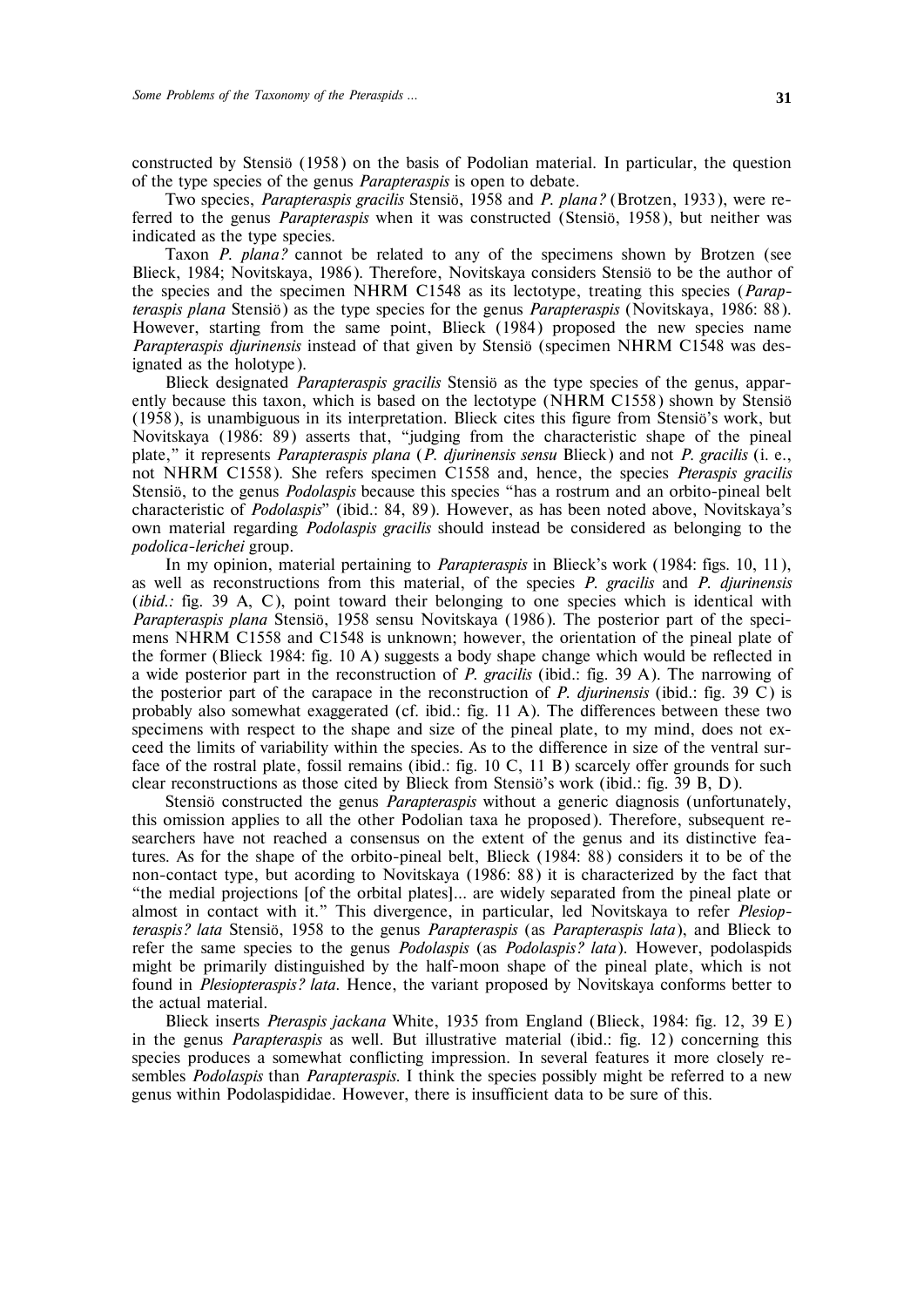## **Genus** *Mylopteraspis* Stensiö, 1958

The genus *Mylopteraspis* was established (Stensiö, 1958) for the species *M. robusta* Stensiö, 1958 and *M. gracilis* Stensiö, 1958. The material regarding *M. gracilis* (Blieck, 1984, fig. 17 A, B) permits restoration of the anterior part of the carapace of both ventral and dorsal sides (ibid.: fig. 42 A, B), and thereby allows this species to be distinguished among new findings (ibid.: fig. 17 C—F). However, *M. robusta* is known so far only by the rostral part from the ventral side (ibid.: fig. 18). The incomplete rostral plate, also known from the ventral side, has been referred tentatively to *M. robusta* by Novitskaya (1986: pl. XVII, fig. 5), but our concept of this species remains unclear. Blieck (1984), who studied *Mylopteraspis* lectotypes, has noted that the reconstruction of *M. robusta* given by Stensiö was not quite correct. Hence, there is some doubt as to the validity of unifying the material in question under a common generic name. Since Stensiö did not designate the type species of the genus, and Tarlo (1961) designated it to be *M. robusta*, Blieck maintains that it is advisable to establish a new genus, *Mylopteraspidella*, on the basis of *M. gracilis*. Taking into account that the diagnostic basis of the genus *Mylopteraspis* in its primary sense is not grounded in a type species, and considering Blieck's (1984) other reasons, establishment of the genus *Mylopteraspidella* seems justified.

## **Genus** *Zascinaspis* Stensiö, 1958

A series of questions arises from a more detailed review of material concerning the genus *Zascinaspis*.

*Zascinaspis bryanti* (Brotzen, 1936) was constructed from a single incomplete specimen (fig. 2, *b*) which, however, can be restored in dorsal view with the possible exception of the posterior part. As it appears from the original description, the species is rather small (this



Fig. 2. *Zascinaspis bryanti*: *a* – according to Novitskaya (1986: text-fig. 52) (specimen PIN 3592/28); *b* – schematic figure of the holotype in Blieck's work (Blieck, 1984: fig. 29). The scale is equal to 1 cm in all figures.

Рис. 2. *Zascinaspis bryanti: а* — за Новицькою (1986: рис. 52) (екз. ПІН 3592/28); *b* — схематичне зображення голотипу у роботі Бліка (Blieck, 1984: fig. 29). Довжина мірної лінійки на всіх рисунках становить 1 см.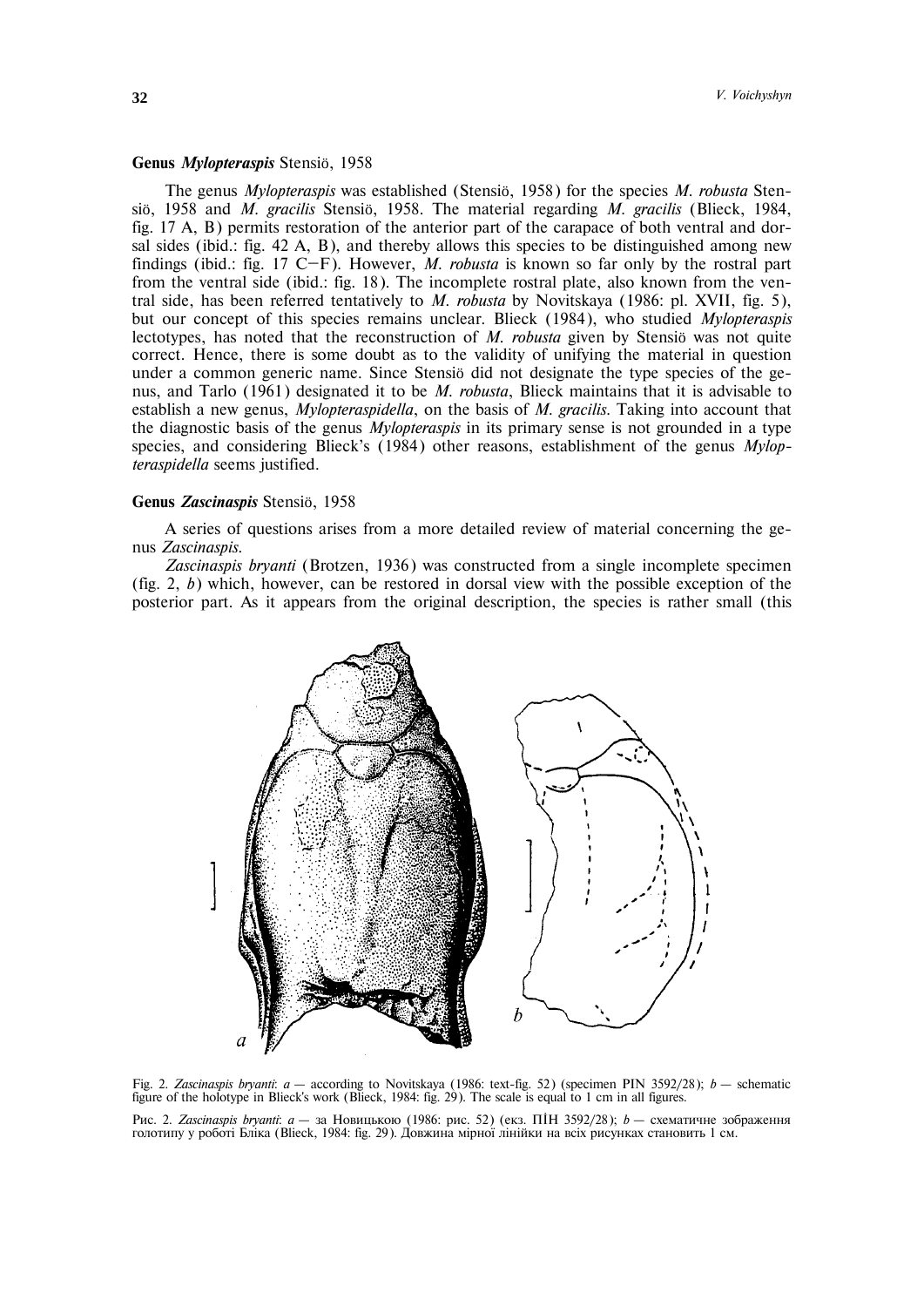

Fig. 3. *Zascinaspis heintzi*, reconstruction by Blieck (1984: fig. 46 B).

Рис. 3. Zascinaspis heintzi, реконструкція Бліка (Blieck, 1984: fig. 46 B).



Fig. 4. *Zascinaspis*? sp. (specimen SMNH 37541; Jagilnytsja Stara).

Рис. 4. *Zascinaspis*? sp. (екз. ДПМ 37541; с. Ягільниця Стара).

was noted by Brotzen himself). It is evident that the specimen in question was no longer than 5 cm; the width of its dorsal shield was about 3.6 cm and was almost equal to the length. The holotype of the species was found east of Dobrivljany and, hence, comes from the Ivanie Horizon of the Podolian Lower Devonian.

Novitskaya (1986: 106) describes one specimen (PIN 3592/28) collected at Ivanie-Zolote as *Z. bryanti*; it is represented by an "almost complete mould of the dorsal side of the carapace" where "the edges of rostral, dorsal, pineal, and orbital plates are seen." But it is difficult from the photograph (Novitskaya, 1986: pl. XXII, fig. 2) to ascertain the preservation of the anterior margin of the rostral plate; the text-figure of the same specimen (fig. 2, *a*) indicates that the rostral plate might be longer than is characteristic of *Zascinaspis*. The anterior processes of the orbital plates seem also not to be rounded and resemble, for instance, those of *Larnovaspis*. As a whole, the mould of the dorsal carapace is more elongated and slender than is characteristic of *Zascinaspis* (fig. 3), with proportions far from those of the holotype of *Z. bryanti* (fig. 2, *b*), about which the author of the species wrote (Brotzen, 1936: 46) that "the small, very wide and flattened shape [of the shield] sufficiently differentiates [this species] from others." Furthermore, the exact size of the specimens being compared does not permit one to refer them to a common species (the holotype is about half as large as specimen PIN 3592/28).

In the caption to plate VIII, fig. 2 of Brotzen's work (1936), an enlargement of the photograph of the holotype has been erroneously designated as 1/1. If this were correct, the length of the carapace would be about 10 cm, i. e.*,* as has been determined by Novitskaya (1986) from her own material. However, Brotzen himself wrote (1936: 44) abouth the "exceptionally small carapace" of the species ("der Panzer is auffallend klein"), and, according to the figure in the work of Blieck (1984) who studied this specimen personally, the general length of the carapace obviously did not exceed 5 cm. Consequently, taking all this into consideration, there is every reason to think that only one specimen of *Zascinaspis bryanti* is now known, namely the holotype of the species.

Balabai (1961) noted a finding of two samples of *Brachipteraspis* (=*Zascinaspis*) *bryanti* at Zalishchyky, and published a figure of one of them (ibid.: fig. 10; specimen of State Museum of Natural History 25 820). But what remains of the rostrum of this specimen is limited at the front to the moulds of the supranasal cartilage. Hence, the rostral plate has to be about one-third longer; the imprints of the sutures between the rostral and orbital plates indicate more development of the anterior orbital processes than is characteristic of *Zascinaspis*; and the dorsal shield is actually longer than what is shown in the figure, and so on. It is noted in the same work (Balabaiá 1961) that a large number of specimens of *Brachip-*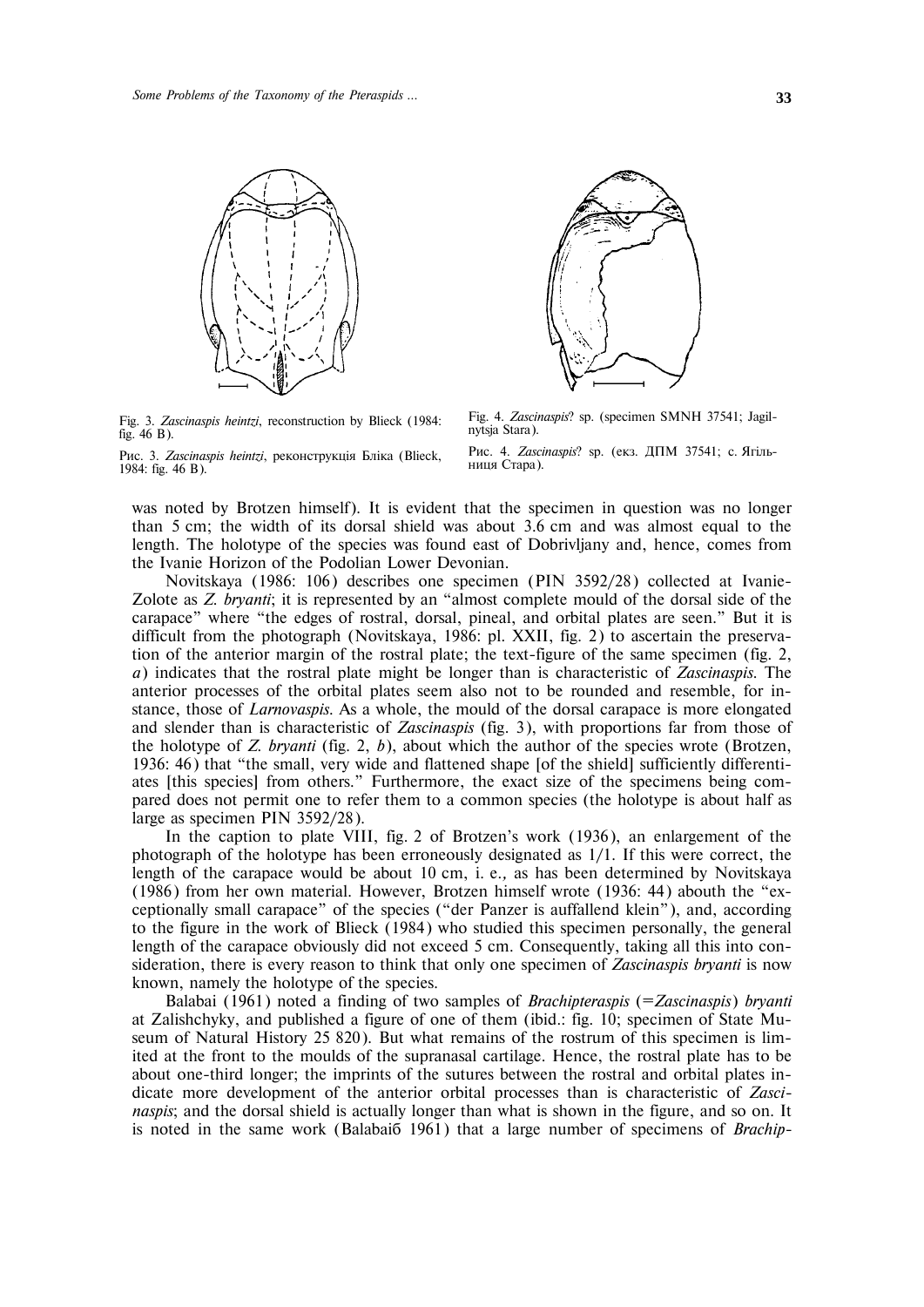*teraspis bryanti* were collected by Zych at Jagilnytsja Stara. Perhaps all of them are lost with the exception of the specimen described below.

A question on the orbito-pineal belt shape characteristic of the genus *Zascinaspis* in general, and of the species *Z. bryanti* in particular, requires separate review.

According to the original description (Brotzená 1936: 44), the orbital plates of *Z. bryanti* "reach to the pineal plate be become considerably narrow, and it is difficult to see that they touch it. The pineal plate has a half-moon shape…" This description, in light of current notions, better fits the characteristics of the orbito-pineal belt found in the genus *Podolaspis*. However, in contradiction to the description, the illustrations in Brotzen's work (ibid.: fig.15, pl. VIII, fig. 2) indicate that the specimen does belong to *Zascinaspis*. Among samples which were collected by Zych at Jagilnytsja Stara and are now kept at the State Museum of Natural History (SMNH), there is one that should manifestly be referred to *Zascinaspis* (based on the general shape and proportions of the carapace, as well as the shapes of the rostral, orbital [excepting the medial processes], dorsal, branchial, and cornual plates), were it not for the peculiarity of the morphology of the orbito-pineal belt (fig. 4).

The half-moon-shaped pineal plate and its lack of contact with the sharp medial orbital processes in this specimen are completely of "*Podolaspis* type". The very small size of the specimen (carapace 4.5 cm in length and 3.3 cm in width) suggest that it might be a juvenile. But the orbits are not disproportionately large, and the dentine ridges on the dorsal plate indicate a sufficiently deep pineal hollow, which is not observed in *Zascinaspis* (see, for example, Novitskaya, 1983: text-fig. 11a and 12). It should also be noted that the specimen in question comes from the Ivanie deposits (Jagilnytsja Stara). Thus, a number of features, including the proportions and exact sizes of the dorsal shield, suggest that the specimen gravitates to *Z. bryanti*. However, the aforementioned type of orbito-pineal belt is an obstacle to this definition. The specimen could conceivably be referred to a new genus (related to *Zascinaspis*), but doing so would necessitate an amendment of the diagnosis (and the conception) of the family Larnovaspididae which, in general, is hardly justified. Possibly this specimen indicates that the relationships within the pteraspids are too complex to be understood until sufficient data are accumulated.

Besides this manifestation of "non-standard" morphology of the orbito-pineal belt in *Zascinaspis?* sp., one can cite a number of other cases in which noticeable intraspecific variability of this morphological complex is revealed (particularly in the Larnovaspididae), or characters being discussed fall outside the ranges of the current classification. There is clearly a need to further investigate the variability of this diagnostic criterion of the pteraspids. However, a large amount of well-preserved fossil material will be necessary, by which species can be determined using other characters or their aggregates.

As a model, a preliminary review of such variability can be made for *Zascinaspis heintzi* (Brotzen, 1936) which, unlike *Z. bryanti*, is represented by dozens of specimens. An analysis of this material shows that the width of the medial processes of the orbital plates is often far from equal to the width of the lateral margins of the pineal plate at their point of contact. Sometimes the medial processes are narrower than these margins (unequicontact type of orbito-pineal belt; see Voichyshyn, 1999), and the contact could be such that the pineal plate extends beyond the orbito-pineal belt at its posterior part (fig. 5, *b*) or at both posterior and anterior parts (fig. 5, *a*). In addition, the outline of the posterior suture of the pineal plate ranges from only slightly curved (fig. 5, *a*, *b*) to salient (fig. 5, *d*, *f*) to considerably salient (fig. 5, *c*), or it extends in a rounded angle (fig. 5, *e*). The anterior margin of the pineal plate can be straight or slightly concave; its lateral margins can be straight and parallel to the body axis (fig. 5, *a*), straight and sloping (in the majority of specimens) or more or less concave, keeping at the same time a particular slope (fig. 5, *b*, *f*). Finally, the orbital plates can probably be more or less massive.

The above enumerated variations of the components of the orbito-pineal belt of *Z. heintzi* still apparently does not exhaust the variability within this species. For instance, some specimens from Ustechko (SMNH 37545, 35649, 35673, 35680) which, judging by all other observable characters, belong to *Z. heintzi*, have a somewhat different type of unequicontact orbito-pineal belt. Their medial orbital processes taper rapidly, although they do not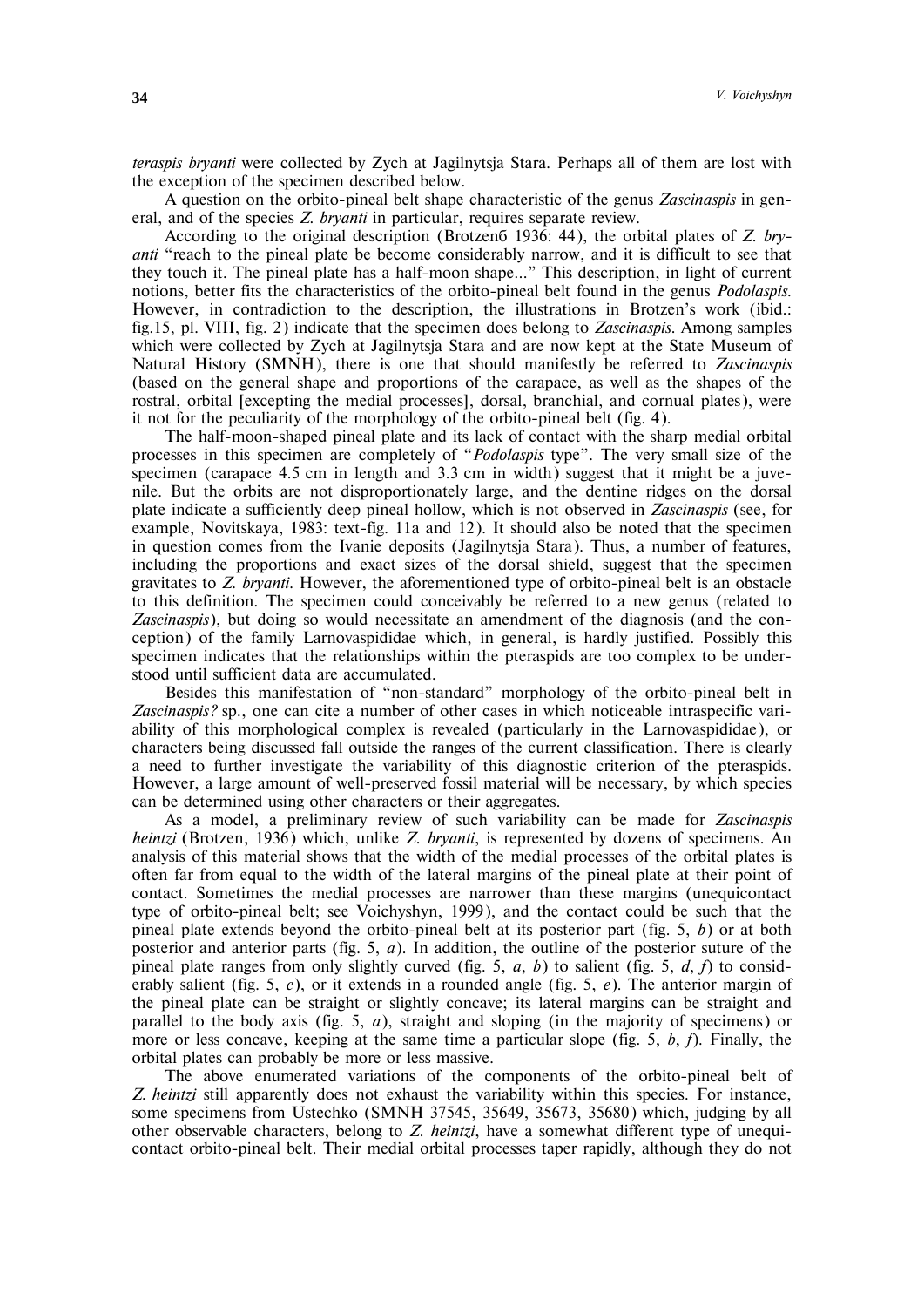

Fig. 5. The morphological variations of the orbito-pineal belt of *Zascinaspis heintzi*, collection of SMNH from Ustechko: *a* – 37536; *b* – 35565/1; *c* – 35656; *d* – 35667; *e* – 37540/1; *f* – 37540/2. Рис. 5. Морфологічні варіації орбіто-пінеального поясу у Zascinaspis heintzi, колекція ДПМ з с. Устечка: *а* – 37536; *b* – 35565/1; *c* – 35656; *d* – 35667; *e* – 37540/1; *f* – 37540/2.

lose their ribbon-like shape; the anterior and posterior margins of the pineal plate are weakly and somewhat more salient, respectively. In general, the described orbito-pineal belt seems to be noticeably thinner (narrower) than is typical of *Zascinaspis*. It should be noted that in the case of the first three specimens mentioned above, their imprints (in particular parts of the orbito-pineal belt) show edges of the plates of the carapace that are always clearly distinguished. On the moulds of the carapaces lacking carapace covers, the plate edges have, as a rule, been eroded and give only a general notion about their contours.

### **Conclusions**

1

The diagnostic characters of the Podolian pteraspids, which can often be observed in fossil material and are therefore suitable for practical use (disregarding the morphology of the ventral surface of the rostrum, which has been insufficiently studied as a diagnostic criterion<sup>2</sup>), are as follows at the generic level:

*Podolaspis* Zych, 1931 – pineal plate half-moon-shaped; point contact of pineal plate with orbital plates only at their sharp medial processes if at all; well-developed, more or less wide, crescent-shaped cornual plates; well-developed, vertically (or nearly so) oriented dorsal spine; dorsomedial sensory line system canals (mdl canals) of radial type (see Voichyshyn,

<sup>&</sup>lt;sup>2</sup> This is due to high adaptability of the feature and, therefore, its lower taxonomic value (Novitskaya, 1975) which, moreover, is hardly studied because of the lack of actual material (the morphology of the ventral surface of the rostrum is known for few Podolian species and only by rare specimens). For this reason, Podolian genera *Mylopteraspis* Stensiö, 1958 and *Loricopteraspis* (Stensiö, 1958) are not listed here.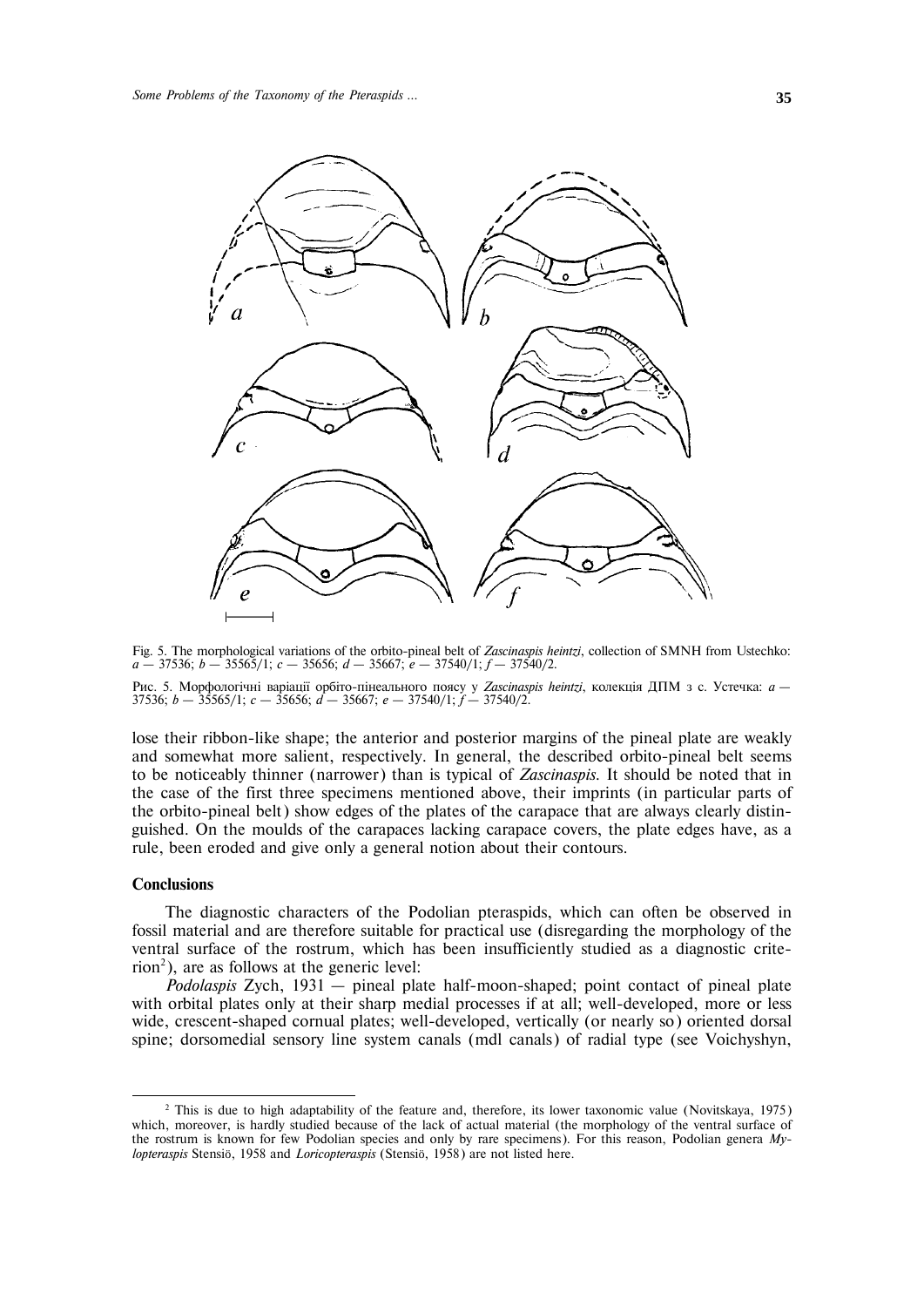1999; in *Podolaspis* the type of divergence of the dorsomedial canals is not known for all species);

*Dnestraspis* Novitskaya, 1983 – projections of dorsal plate between pineal and orbital plates; mdl canals of radial type;

*Mylopteraspidella* Blieck, 1984 – wide, short, half-moon-shaped pineal plate (with tapered but blunt lateral ends); contact type orbito-pineal belt; wide cornual plates;

*Parapteraspis* Stensiö, 1958 – pineal plate with beveled lateral margins, non-contact type orbito-pineal belt;

*Pavloaspis* Voichyshyn, 1999 – large, rounded pineal plate without any contact with orbital plates; cornual plates not wide; mdl canals of radial type;

*Larnovaspis* Blieck, 1984 – rectangular or similarly shaped pineal plate; more or less wide, equi- or unequicontact orbito-pineal belt; elongated, more or less wide cornual plates; comparatively slender carapace; mdl canals of radial type (in some specimens which can be referred to *Larnovaspis* the mdl canals are of parallel type, but this material possibly represents a new genus);

*Belgicaspis* Zych, 1931 – peculiarly shaped rostral plate (with rodlike extension of anterior end) and orbital plates (with salient external lateral margins); mdl canals of radial type;

*Alaeckaspis* Voichyshyn, 1999 – large pineal plate (with salient posterior margin) in wide, contact type orbito-pineal belt; massive orbital plates, with considerably developed anterior processes; narrow and elongated cornual plates; mdl canals of parallel type;

*Djurinaspis* Novitskaya, 1983 – pineal plate wide (about one-third the extent of the orbito-pineal belt) and rounded, in a narrow orbito-pineal belt; narrow cornual plates;

*Brachipteraspis* Brotzen, 1936 – very wide dorsal shield in combination with triangular rostral plate and narrow, equicontact orbito-pineal belt; mdl canals of radial type;

*Zascinaspis* Stensiö, 1958 – short and rounded or round-beveled anterior processes of orbital plates; rostral plate rounded in front, short and wide; more or less wide, equi- or unequicontact orbito-pineal belt; wide and flattened dorsal shield; dorsal spine small, sloping up towards the back; mdl canals of parallel type;

*Althaspis* Zych, 1931 – long and narrowed rostral plate; narrow, equicontact orbitopineal belt; very long dorsal spine with extreme upward slope towards the back; large, slender and elongated body; mdl canals probably of parallel type (at least, *Althaspis elongata* (Zych) and *A. leachi* (White) have this type of divergence of the mdl canals; see Zych, 1931: fig. 49; Blieck 1984: fig. 36 D);

*Europrotaspis* White, 1961 – combination of features including wide dorsal shield, very long and curved branchial plates (with their posterior margin reaching or extending past the posterior margin of the dorsal plate), and very small cornual plates; mdl canals of radial type.

## **Acknowledgements**

I wish to thank Dr. Daniel Drygant and Dr. Alain Blieck for helpful comments on the draft of the manuscript. I also thank Steven Eklund, as well as Iryna Smirnova and Illya Bronshteyn for invaluable help in the translation of the text into English.

*Afanassieva O. В. [Афанасьева О. Б.* Цефаласпиды Советского Союза (Agnatha). — М. : Наука, 1991. — 144 с.] (In Russian).

*Alth A*. Über die palaeozoischen Gebilde Podoliens und deren Versteinerungen // Abhandlungen von der K. K. geologischen Reichsanstalt Österreich. – Wien, 1874. – **7** (1). – 80 S.

*Balabai Р. Р. [Балабай П. П. Д*о вивчення птераспід нижнього девону Поділля. Повідомлення 1 // Наукові записки Природознавчого музею АН УРСР. — 1959а. – № 7. — С. 3-21] (In Ukrainian).

*Balabai P. P.* [*Балабай П. П.* До фауни птераспід Подільської плити // Геологічний журнал. — 1959б. — 19,  $N_2$  4. – C. 87–90] (In Ukrainian).

*Balabai P. P.* [*Балабай П. П.* Про ідентичність деяких видів птераспід з нижнього палеозою Поділля // Зб. праць Зоологічного музею. – 1960. – № 29. – С. 93-95] (In Ukrainian).

*Balabai P. P.* [*Балабай П. П.* Гетеростраки верхнього силуру Поділля // Наукові записки Природознавчого музею АН УРСР. − 1961. – № 9. – С. 3-11] (In Ukrainian).

*Blieck A*. Les Hétérostracés Ptéraspidiformes. Systématique, phylogénie, biostratigraphie, biogéographie. – Paris : éd. CNRS, 1984. – 199 p. (Cahiers de Paléontologie, sect. Vertébrés).